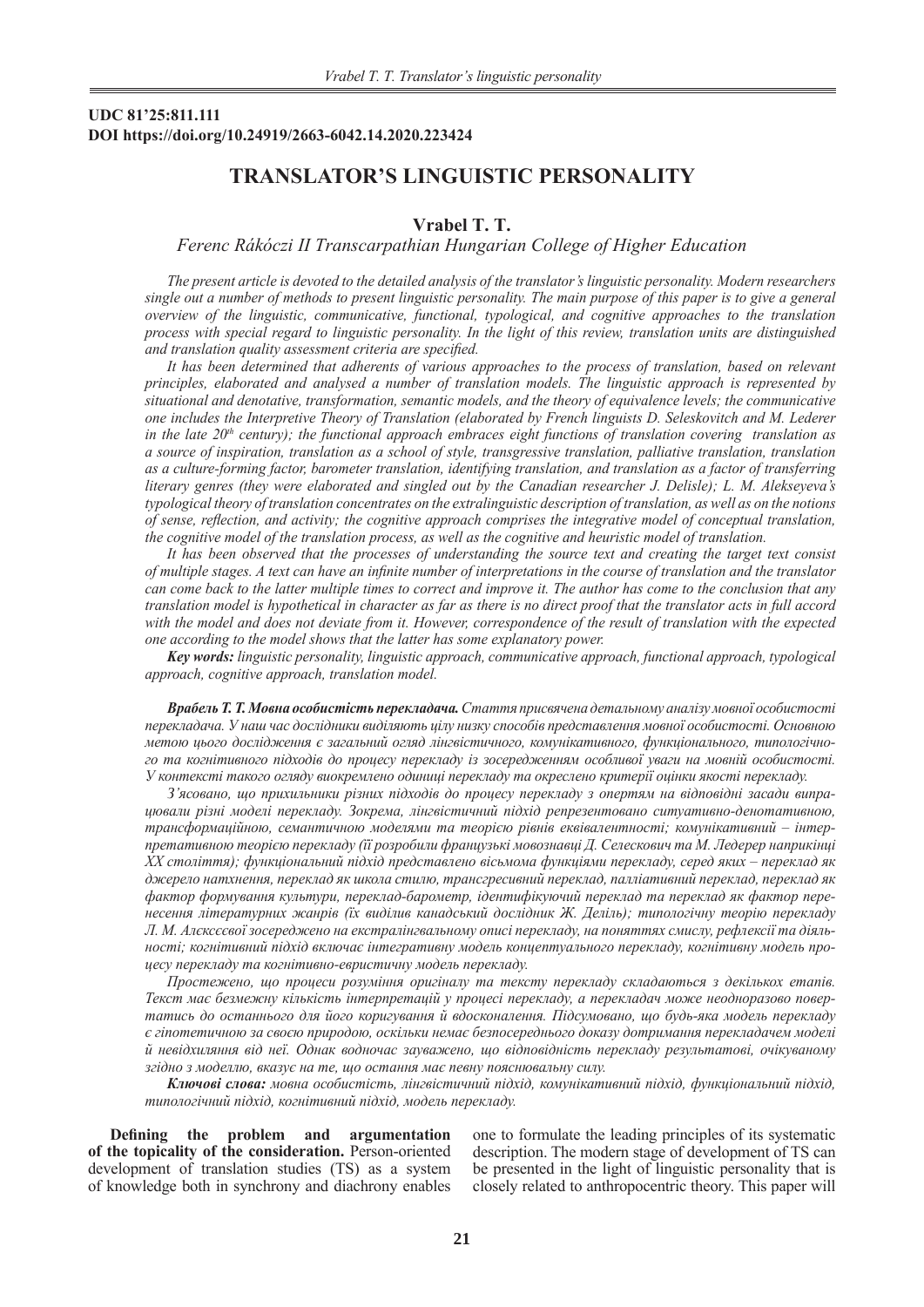summarize the current theories on the translation process paying special attention to linguistic personality (LP) as the central notion of the theory and practice of translation.

**Analysis of recent research and publications.**  Yu. N. Karaulov distinguishes several ways of presenting a LP: a) a three-level organization of the LP (verbal and semantic or structural and systematic, linguistic and cognitive or thesaurus, and motivation levels) [6, 51]; b) a combination of skills to conduct verbal and cogitative activity and perform various communicative roles [6,  $60-62$ ]; c) reconstruction of the LP in the three-level language structure (phonetics, grammar, lexis), as well as of the types of speech (speaking, listening, writing, reading) and the degrees of language mastery [6, 51].

L. V. Kushnina singles out two research paradigms in the study of the LP. Firstly, translator's LP is related to the notions of linguistic consciousness, linguistic ability, communicative need, communicative competence, translator's way of thinking, translator's mindset, and translator's view of the world. Secondly, the combination of the above-mentioned characteristics of the LP is realized in various approaches to understanding the process of translation that determine the strategy and tactics of translation, ways to set concrete translator's tasks, and achieving optimal solutions in translation [11, 76].

**Setting the goals and tasks of the article.** This article aims at analysing the following approaches to translation in detail: linguistic, communicative, functional, typological, and cognitive as far as they give a clear picture of the state of theory and practice of translation at the turn of the  $20<sup>th</sup>$  and  $21<sup>st</sup>$  centuries. Furthermore, we will single out units of translation, as well as determine the criteria of translation quality assessment.

**The outline of the main research material.** Now let us turn our attention to analysing each of the approaches and start with the linguistic one. Researchers that laid the foundation of this approach include: A. V. Barkhudarov, V. N. Komissarov, Ya. I. Retsker, L. K. Latyshev, V. G. Gak and others. They developed and described the major translation models: situational and denotative, transformation, semantic, and the theory of equivalence levels. In accord with the situational and denotative model, any real situation can be described by means of any language, thus promoting the idea of essential translatability. Transformation model focuses on lexical and syntactic rephrasing, as well as semantic modifications that resulted in numerous translator's techniques and transformations. Semantic models reveal semantic discrepancies between languages. The theory of equivalence levels deals with the possibility to reach equivalence between the source text (ST) and the target text (TT) at the levels of: the communicative aim, situation description, word, sentence structure, and signs. We will not dwell on this approach in detail as far as it has been analysed in numerous publications.

Among the communicative models of special interest is the Interpretive Theory of Translation (ITT) elaborated by French researchers D. Seleskovitch and M. Lederer [23]. The translated version of their theory is presented in the research by T. I. Bodrova-Gozhenmos. It is claimed that "ITT is not a linguistic, but a communicative theory of translation" [4, 44]. The main idea of the ITT authors is that TT is created according to the same laws as the ST. In translation, just like in the original, we comprehend not separate words, but the sense of the utterance [4, 47]. Moreover, the authors stress that the sense of the utterance is not equal to the meaning of its component words. This level distinguishes three levels of translation and we will give a short description to each of them. The first is the level of translating separate words out of the context they are used in (e.g. technical nomenclature). The second is the level of educational translation focusing on the translation of separate sentences according to grammatical and lexical forms. Here we speak of language units, but not of communication units. The third level deals with texts that are units of communication [4, 49]. It is here that the TT is created taking into account the sense of the utterance, thus complying with the communicative aim. Furthermore, only the communicative level enables one to reveal the role of the translator's LP due to his cognitive background knowledge and the cognitive context.

The functional approach was developed by the Canadian researcher J. Delisle. He distinguishes eight functions of translation as part of linguistic and cultural theory of translation: translation as a source of inspiration, translation as a school of style, transgressive translation, palliative translation, translation as a culture-forming factor, barometer translation, identifying translation, and translation as a factor of transferring literary genres. Moreover, the linguist emphasizes that translation is not just a dialogue of cultures, but forms them [22, 46]. It seems obvious that all the above-mentioned functions belong to the translator's LP, especially the function of translation as a source of inspiration and translation as a school of style. In case of transgressive or palliative translation, the translator makes the decision as well. The same applies to barometer translation that shows what texts and into what languages are translated more often: the translator will choose the texts for which there is a demand in the target culture. The translator's role is most significant in case of cultureforming function [10; 11].

The culture-forming function presupposes that the translator managed to harmonize the cultural sense of the ST and the TT without infringing the cultural values and stereotypes of the target culture, the translator is tolerant in introducing alien values into it, thus creating a favourable background to perceive a foreign text from a different culture.

L. M. Alekseyeva in her typological theory of translation puts forward her own point of view on translation that significantly differs from purely linguistic interpretations of translation. She focuses on the extralinguistic description of translation, as well as on the notions of sense, reflection, and activity. The researcher interprets translation as an act of communication [3, 13]. Translation is understood not as one whole process; it is subdivided into separate directions. L. M. Alekseyeva develops the theory of scientific translation as an independent type of translator's activity [3, 25]. The linguist views translation as the translator's activity reflecting the translator's attitude to the knowledge expressed in the ST. Thus, the translator's activity is in the foreground of this theory testifying to the higher role of the translator's LP.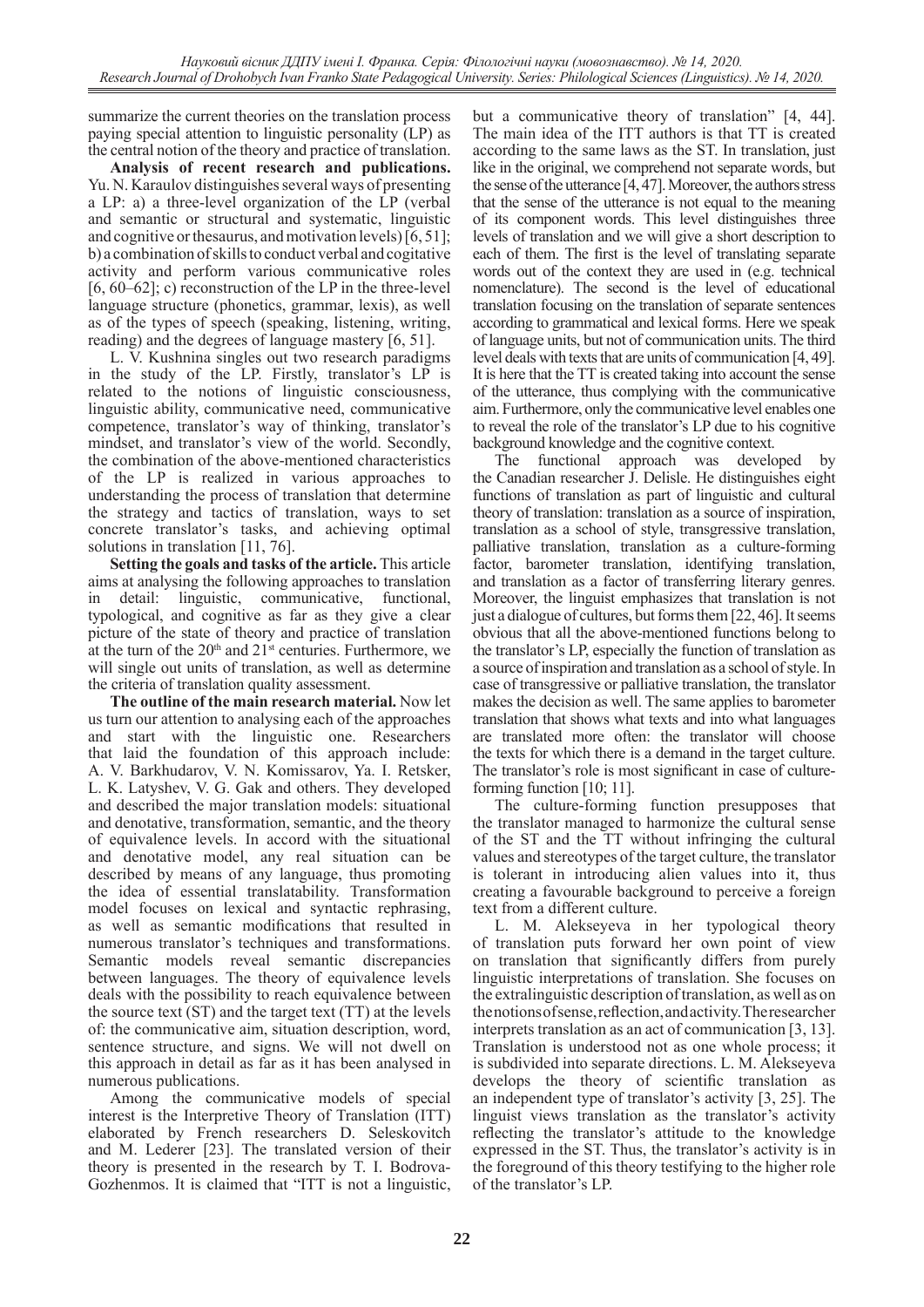The cognitive approach to analysing the process of translation is complex. Researchers suggest an integrative model of conceptual translation [20, 203], a cognitive model of the translation process [15, 13], as well as a cognitive and heuristic model of translation [12, 25]. T. A. Fesenko claims the translator interprets the sense code of the ST and not the verbal forms, but the concepts behind them are being translated [20, 133]. He is the interpreter of the ST's conceptual programme and the author (co-author) of the TT's conceptual programme [20, 125]. The primary processing of the ST is done in an "uncontrolled workspace" by means of schemes and frames as a structural framework of a long-term memory [20, 138]. At the initial stage of text perception, a general pattern is formed that fixes a comprehensive picture of the translator's "cognitive resources" [20, 152]. The results of the initial processing of the ST help elaborate the macrostrategy of translation and further mental processes that now run in a "controlled workspace" [20, 138].

In A. G. Minchenkov's theory the processes of understanding the ST and creating the TT comprise multiple stages [12, 9]. A new text is created side by side with understanding the ST; in the course of the latter, ST units activate in the translator's mind conventional concepts that interact with the translator's background and contextual knowledge. As a result of this interaction, subjective concepts form senses (Ibid.). Knowing the meaning of ST units and the general knowledge of the world cause the changeable nature of understanding the ST by various translators; differences in individual background knowledge and subjective ideas bring about variation in text understanding (Ibid.). The author suggests two kinds of search – cognitive search of sense and the heuristic search of the means to verbalize the sense in the target language (TL) [12, 41].

The translator's total knowledge is presented in the form of a cognitive memory model based on the perception of reality via the comparison of memory frames that are related to the information obtained from the real world [16, 329]. I. N. Remkhe claims that at the stage of understanding, a foreign text is perceived and its sense is comprehended based on the search for frame correspondences of knowledge in the text, as well as translator's knowledge. An anticipation process is possible that foretells text development in the TL by interpreting dynamic frames. During translation, dynamic frames (situational, classification) are created mentally based on the ST, then they are compared with equivalent frame structures in the TL. Prototype correspondences are singled out based on prototype frame structures, the issue of their absence is solved, and an adequate translation strategy is chosen. At the final stage the translator creates a text in a foreign language taking into account its syntagmatic and syntactic peculiarities (Ibid.). Consecutive singling out of the most typical from the text requires a prototype strategy, while individual, less known issues in translation call for an adaptive strategy [15, 7]. Filling in the gaps (unknown or unclear issues for the translator) occurs from internal sources (by including additional cognitive mechanisms, contextual analysis, search by association), as well as from external ones (by using external sources of information) [15, 20].

Presenting the text as a hierarchy of frames enables the translator to see the distribution of information in the text being translated and to determine the priority of information on this basis [19, 166]. By using frames in the pretranslation text analysis, the translator can predict the lexical collocability of some text components, grammatical form of lexical components, role (sense) correlation of various text components, and to determine translation dominants (I. S.Alexeyeva's term) accurately [19, 167].

At the intersection of linguistic personology and modelling the process of translation, one can find the ludic model of translation elaborated by Ye. Yu. Kunitsyna [8]. It is based on the idea that "literary translation is a game" [8, 67]. The process of overcoming differences between languages and cultures runs amidst cognitive discord based on the translator's doubt. It does not mean that the translator is not sure of the correctness of his translation. He is sure there exists another translation, however, he risks and suggests his own translation even though he might return to it over and over again to improve it [8, 71]. The latter correlates well with the idea of an infinite number of interpretations in the process of translation [20, 141; 11, 80; 17, 118].

The translator's set of roles [13, 51] includes the role of a "cross-cultural mediator"; the role of a "consumer / interpreter" (the translator interprets the speech behaviour of cross-cultural communication participants, explains the communicative situation); the role of a "producer" (the translator constructs and creates the text in the TL); the role of a "practical psychologist" (the translator corrects his speech behaviour taking into account interpersonal relations, psychological state, as well as psychological reactions of the cross-cultural communication participants). Other roles include the role of an "organiser" (the translator creates the conditions for his work, adapts to the conditions and the kind of translation); the role of a "researcher" (the interpreter collects information on the theme of the translation and conducts a preliminary search for terms); the role of an "adaptator" (the translator adapts the TT to make it understandable for representatives of a different culture); the role of a "corrector" (the translator corrects his text observing the reaction of the listeners); the role of an "editor" (the translator edits his text while preparing it for publication) [13, 51–52].

I. R. Abdulmianova observes that at the verbal and semantic level the translator's LP is characterized by a language thesaurus and the ability to set correspondences between languages and cultures [1, 30]; at the thesaurus level the translator has the knowledge of the conceptual worldview of his own and a different language community, has mastered the functional style differentiation of the language; at the motivational level he is aware of the peculiarities of his own professional activity; the need for continuous self-improvement, increased rationality and common sense  $[1, 31]$ . Furthermore, the translator is to have some LP features of a specialist in the field he is working in (e.g. knowledge of specialized terminology in his mother tongue and the foreign language (Ibid.). The ability to create an oral or written text of any functional style makes the translator's LP belong to an elite speech culture [18, 67].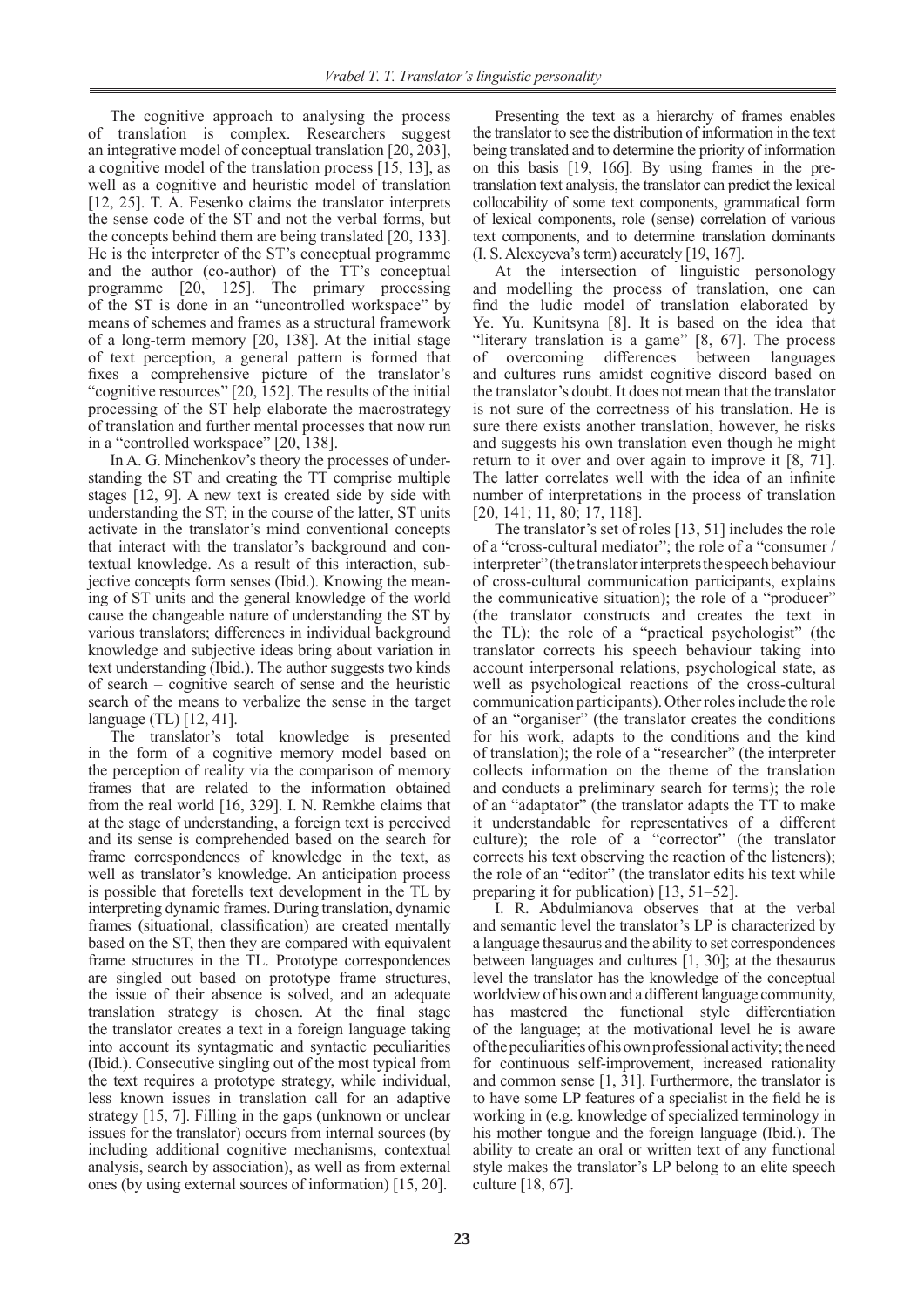The translator's LP is formed as a result of combining the features of collective (typical) and individual (idiolect) LP [18, 66]. Linguists distinguish three levels of abstraction in the study of the translator's LP: the LP of any translator, the LP here and now, and the translator's individual LP [21, 24]. The process of mastering a foreign language runs on the basis of available linguistic and cultural experience of the LP by means of a model created with the help of one's mother tongue [5, 8]. The translator's LP is not a natural development stage of a secondary LP; it emerges in the context of professional translation activity, is formed as a result of performing the translator's social role [21, 34]. Ye. Yu. Kunitsyna claims that in the process of moving from one field of translation to another the translator changes his discourse personality into another by adding it to the previous one. The translator changes his discourse personalities consciously based on his own thesaurus and pragmaticon as qualitative characteristics of the LP [7, 104].

The mechanism of verbalizing mental content within the LP model of a bilingual translator can be represented by three interacting and intercomplementary components: mental lexicon, cognitive competence and language capacity [14, 205]. L.P.Tarnaeva suggested the notion of "multiculturalism" to characterize the translator's LP (the ability to serve as a mediator of cultures in situations of cross-cultural communication when the parties represent their national cultures, while the language that serves as a means of communication in the actual situation of translation is not their mother tongue) [18, 63].

O.N.Shevchenko claims that the translator's LP reveals itself in cases of discrepancy between the ST and the TT, its unit of analysis is translator's transformation [21, 7]. For instance, the verbal and semantic level of the translator's LP is formed by frequent non-correspondences in translation (Ibid.), the cognitive level is formed by the total of conceptual transformations [21, 8]. At the motivational level the translator's LP is based on the superintention to introduce the translated ST into the target culture adequately (literal translation, research translation, analytical translation) (Ibid.). Superintention is realized in a number of smaller aims that determine the translator's strategy and tactics in translating a concrete text [21, 16].

By comparing the classic (structural) and modern (cognitive) translation studies L. M. Alekseeva observes the change of the partitive object (translation unit) into the integral one (the strategy of successful translation) [2, 50].

**Conclusions and directions for further research in this area.** The theory of translator's LP is a scientifically substantiated, independent field of research that reflects the current state of modern translation studies. Despite the differences in the available approaches and scientific paradigms, the issue of the translator's LP acquires an ever greater significance. It can open up new perspectives in the field of interaction between communicants belonging to different linguistic cultures. Further research might focus on the study of functional, communicative, and cultural competence of the translator, linguistic creativity, stratification of the translator's LP, investigation into the professional LP and professional discourse in the light of multiculturalism theory.

#### **LITERATURE**

1. Абдулмянова И. Р. Теоретические основы формирования профессионального тезауруса переводчика. *Вестник Нижегородского университета им. Н. И. Лобачевского*. Н. Новгород, 2009. № 1. С. 30–33.

2. Алексеева Л. М. Перевод как рефлексия деятельности. *Вестник Пермского университета. Российская и зарубежная филология*. Пермь, 2010. № 1. С. 45–54.

3. Алексеева Л. М., Шутемова Н. В. Типология перевода : монография. Пермь : ПГНИУ, 2012. 198 с.

4. Бодрова-Гоженмос Т. И. Интерпретативная теория перевода : основные положения, понятия, дефиниции. *Социокультурные проблемы перевода* : в 2 ч. Воронеж : Изд-во ВГУ, 2006. Вып. 7. Ч. 1. С. 42–51.

5. Бушев А. Б. Русская языковая личность профессионального переводчика. Тверь : ООО «Лаборатория деловой графики», 2010. 265 с.

6. Караулов Ю. Н. Русский язык и языковая личность : монография. Москва : Изд-во ЛКИ, 2010. 264 с.

7. Куницына Е. Ю. Языковая личность переводчика как сущность и ипостась. *Известия Волгоградского государственного педагогического университета. Сер. : Филологические науки*. Волгоград, 2008. № 10 (34). С. 103–106.

8. Куницына Е. Ю. Людическая модель перевода : переводчик как ego играющее eo ipso ego рискующее. *Известия Санкт-Петербургского университета экономики и финансов*. Санкт-Петербург, 2010. № 6. С. 67–72.

9. КушнинаЛ.В. Теория перевода как междисциплинарная антропология. *Вестник ПНИПУ. Проблемы языкознания и педагогики*. 2014. № 10. С. 45–53.

10. Кушнина Л. В. Реализация переводческих функций в тексте. *Вестник ПНИПУ. Проблемы языкознания и педагогики*. 2015. № 2 (12). С. 24–31.

11. Кушнина Л. В. Языковая личность переводчика в свете современных научных парадигм. *Вестник ПНИПУ. Проблемы языкознания и педагогики.* 2016. № 4. С. 76–84.

12. Минченков А. Г. Когнитивно-эвристическая модель перевода (на материале английского языка) : автореф. дисс. на соиск. учёной степ. докт. филол. наук. Санкт-Петербург, 2008. 43 с.

13. Поршнева Е. Р. Базовая лингвистическая подготовка переводчика : монография. Н. Новгород : Изд-во ННГУ им. Н. И. Лобачевского, 2002. 148 с.

14. Пшёнкина Т. Г. Вербальная посредническая деятельность переводчика в межкультурной коммуникации : психолингвистический аспект : дисс. … докт. филол. наук : 10.02.19. Барнаул, 2005. 330 с.

15. Ремхе И. Н. Когнитивные особенности перевода научно-технического текста (на материале текстов металлургической промышленности) : автореф. дисс. на соиск. учёной степ. канд. филол. наук : 10.02.20. Челябинск, 2007. 25 с.

16. Ремхе И. Н. Роль переводчика в свете когнитивного моделирования переводческого процесса. *Языковая личность переводчика* : коллективная монография / отв. ред. Л. А. Нефедова. Челябинск : Изд-во ЧГУ, 2011. С. 317–336.

17. Самсонов В. Ф. Философский анализ гипотезы Куайна о неопределенности перевода. Челябинск : ОАО «Челябинский Дом Печати», 2006. 188 с.